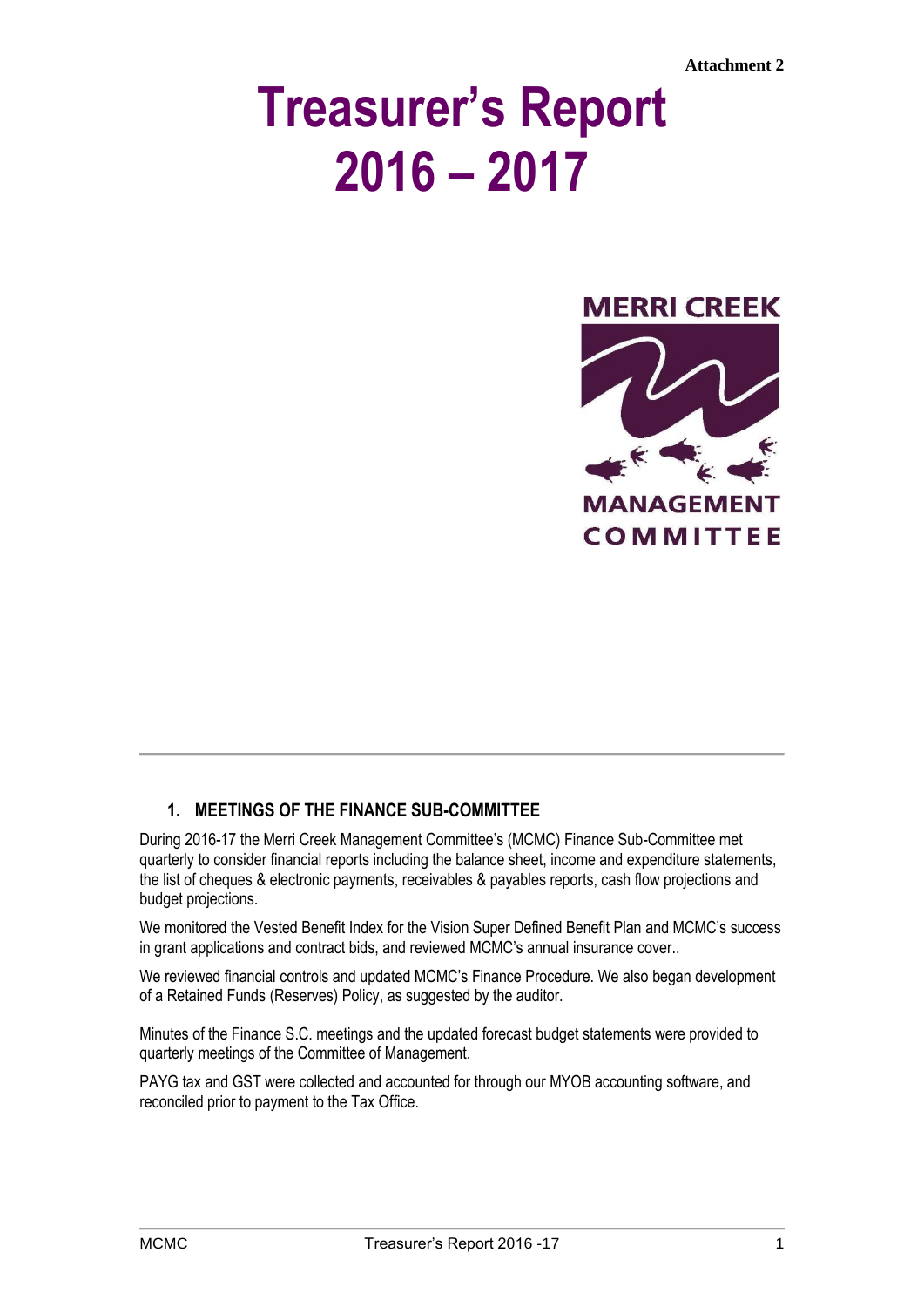# **2. INCOME**

MCMC's total income for the year of \$1,270,326 was marginally higher (\$10,000 more) than in 2015-16. After CPI adjustment this represents a small decrease (1.2%).

It was pleasing to see donations to the Merri Creek Environment Fund (MCEF) of \$34,466, a significant increase on last year's \$13,426. A large donation \$20,000 came from the Merriang District Landcare Group upon the group's dissolution. Other donations were made through the MCEF Annual Appeal and through work-place giving via [Good2Give.](https://good2give.ngo/) My thanks to the hard-working volunteer members of the MCEF sub-committee, and to MCMC support staff.

Recurrent funding from member municipalities provided the biggest single proportion of MCMC's income at 50%, the same as last year.

Grants from Melbourne Water, state government programs and philanthropic sources provided 18% of our income, a little down on last year's 24%. This reflects limited grant opportunities rather than a lack of success in applications. In total, 16 grant applications were submitted, and it is very pleasing that 14 of these were successful. The grants category includes \$58,400 worth of grants received by Friends of Merri Creek. These projects were delivered by MCMC, together with volunteer input from the Friends. MCMC provided significant professional assistance to the Friends in preparing the grant applications.

Contracts provided a slightly higher percentage of income compared to last year (28% vs 24%). Twentyfour bids were made; with the exception of two that lapsed and one that is still pending, all were successful. By value 57% of the contract income was from contracts with member Councils (last year - 58%) and most were for ecological restoration. Non-Council clients provided 43% of MCMC's contract work (last year - 42%) and included ecological restoration projects for VicRoads, MetroTrains, APA Group, Melbourne Water, and a private land holder. Waterwatch delivery was provided under contract to RMIT, Melbourne Polytechnic, Moonee Valley Council and Xavier College.

Overall, 34% of MCMC's income came from non-Council sources, similar to last year's 36%. It represents a commendable effort by MCMC staff in sourcing additional funding and extending MCMC's range of delivery and activities, in the face of declining opportunities for grants funding.

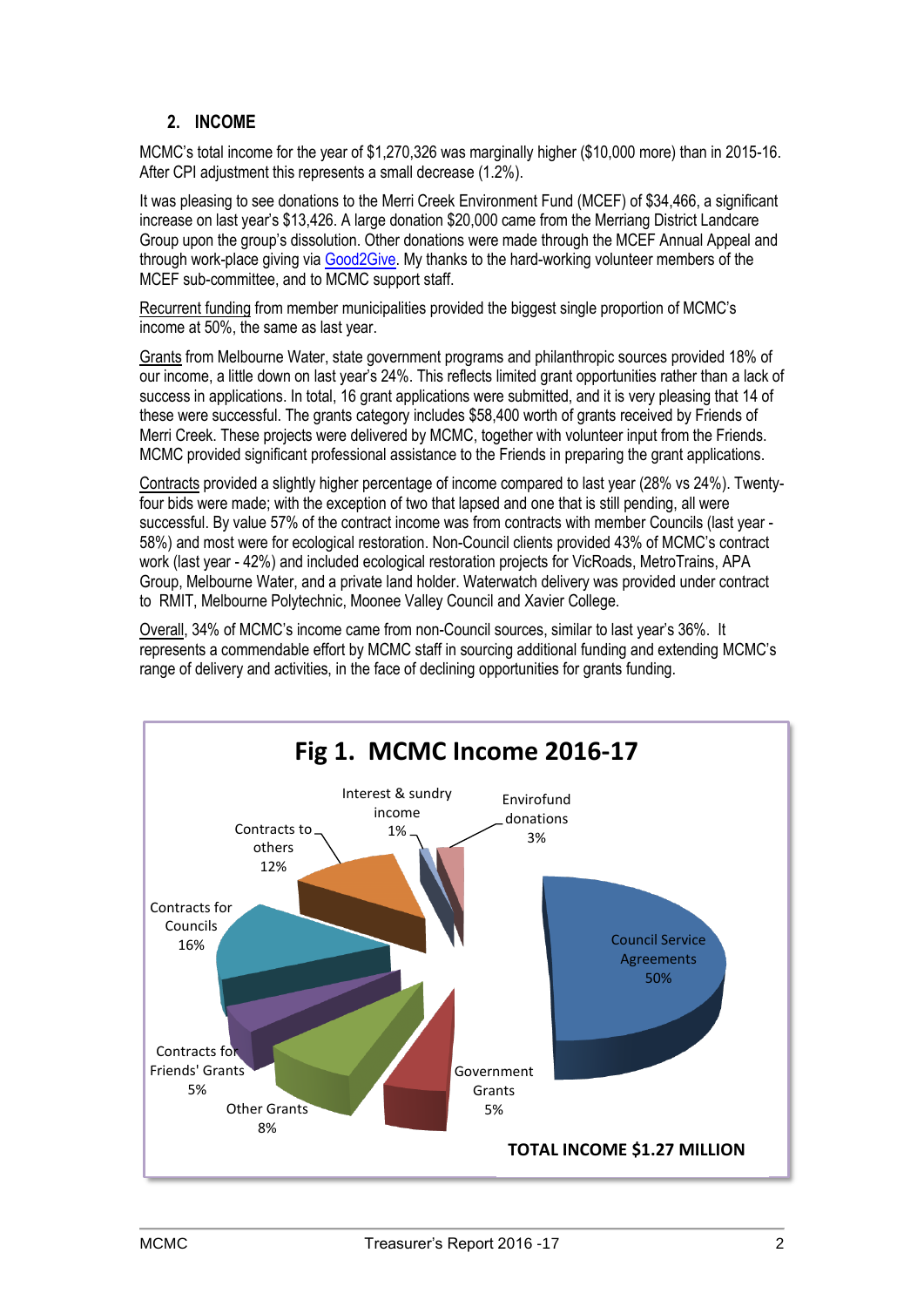# **3. COST CENTRE INCOME – GRANTS & PARTNERSHIP CONTRIBUTION**

#### **Ecological Restoration Program**

Figure 2 compares the income received from Councils for MCMC's Ecological Restoration Program, both recurrent Service Agreement funding and vegetation maintenance contracts, with the income received from grants. MCMC leveraged significant additional funds from grants to bring ecological and community involvement in ecological restoration to those municipalities.

These figures do not include grants that were delivered across multiple municipalities; and do not include contracts for non-member Councils or other clients that did not deliver value to Council assets or to Council communities.

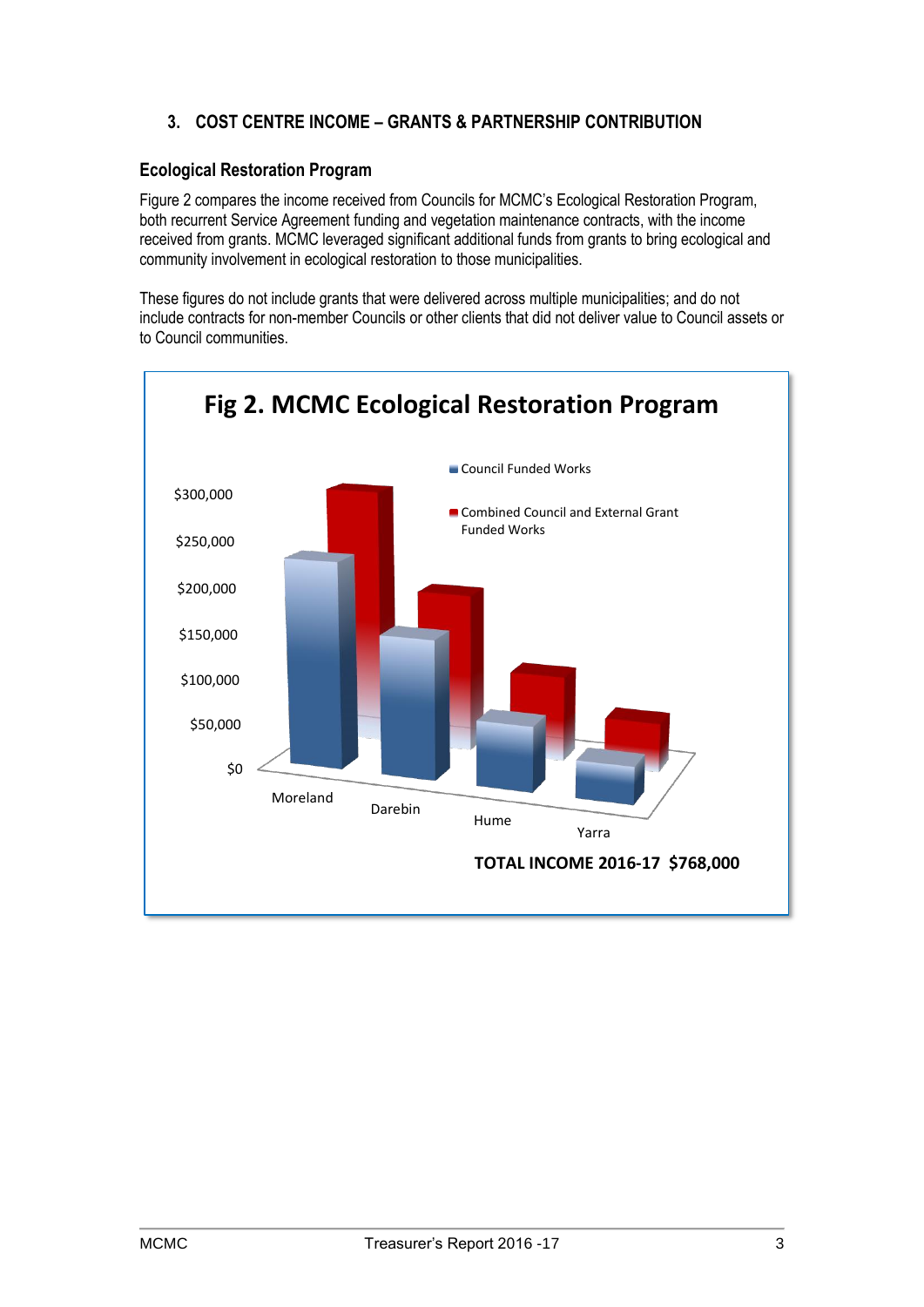#### **Catchment Program**

Figure 3 compares the income received from Councils for MCMC's Catchment Program, both for Waterwatch and Catchment Education through Service Agreements, with the income MCMC received from grants and partnership agreements. The chief partnership agreement is with Melbourne Water for Waterwatch delivery. MCMC leveraged significant additional funds to provide community benefits to those member-municipalities which provide recurrent funding for the Catchment Program.

These figures do not include contracts for non-member Councils or in non-member municipalities.

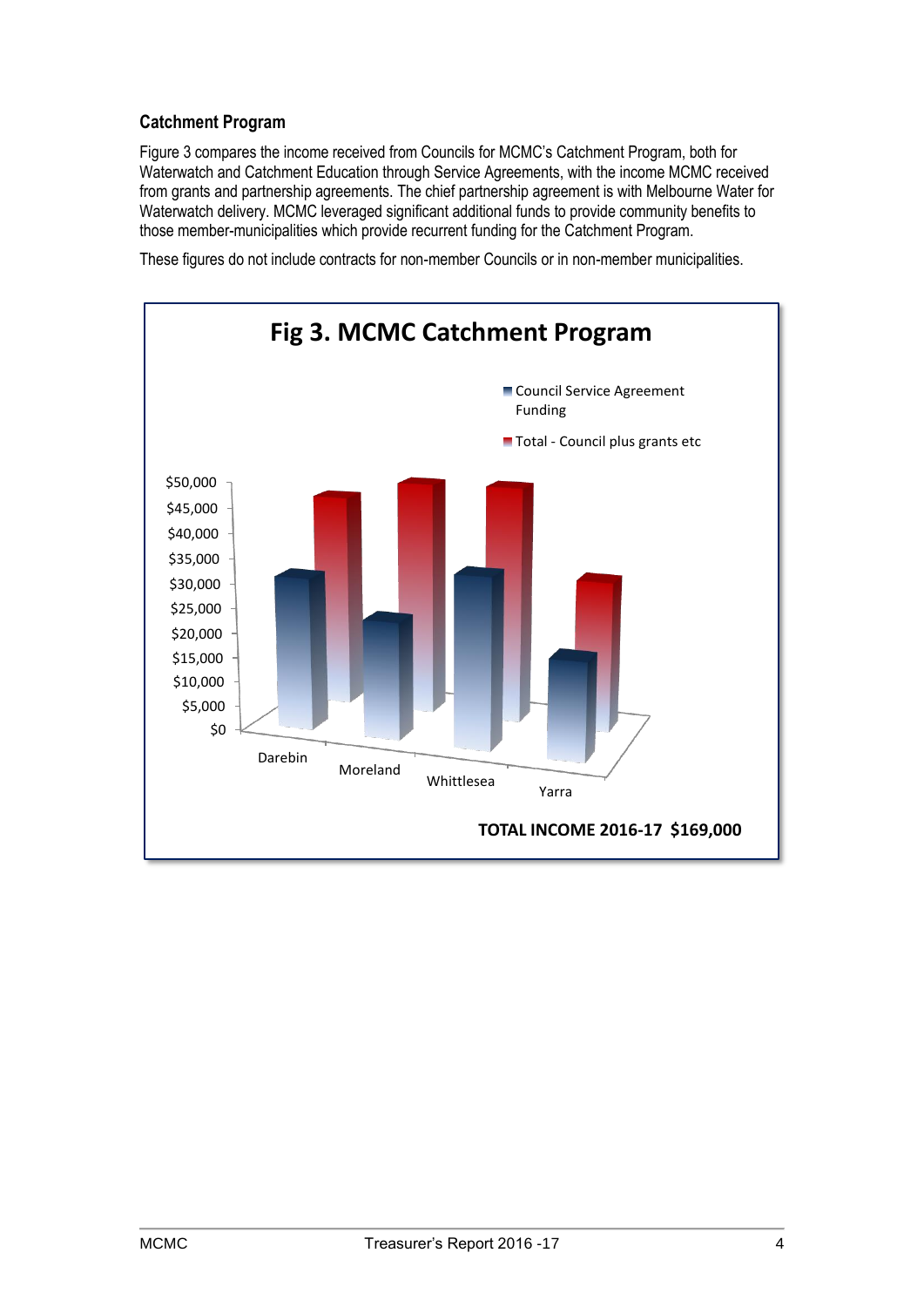# **4. EXPENSES**

MCMC's total expenditure for the year was \$1,222,461. This was \$40,000 less than last year and reflects both the slightly lower operating income for the year and tighter cost management. Figure 4 shows the breakdown of our major areas of expenditure.

As in previous years, the largest expense area was salaries and associated salary on-costs (including leave provisions). These represented 85% of MCMC's total expenses (last year 84%). Salary and leave provisions were consistent with MCMC's Enterprise Bargaining Agreement which limited the 2017 salary increase to 1.5% p.a. (c.f. 2016 - 2.0%). The 15% provision that was made last year for sick leave entitlements was increased to 25% of the calculated potential liability.

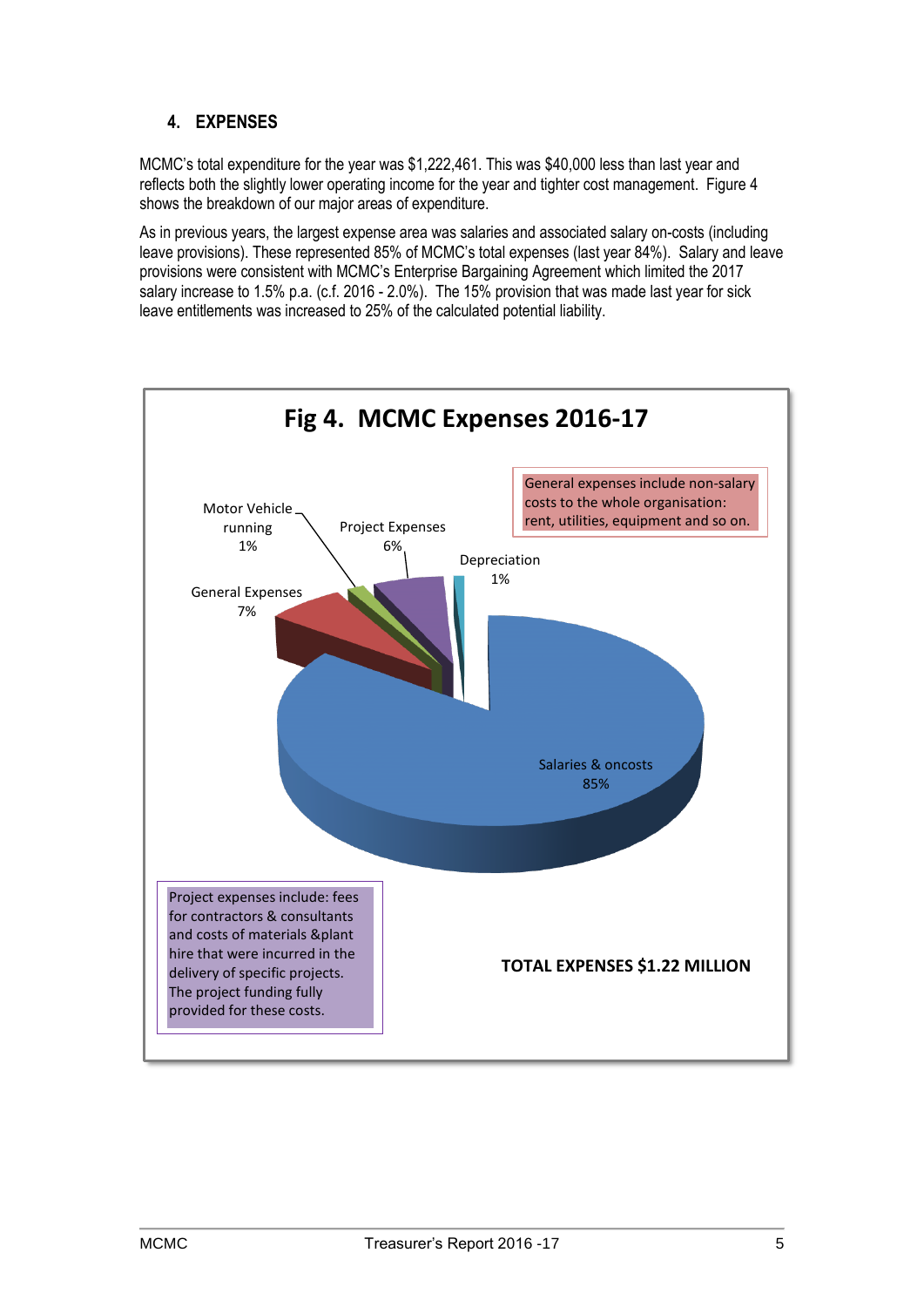### **5. COST CENTRE EXPENSES**

Figure 5 illustrates proportional expenditure within each of MCMC's cost centres. As in previous years, the Ecological Restoration Program generated the largest proportion of MCMC's expenditure (54%), the proportion being the same as in 2015-16.

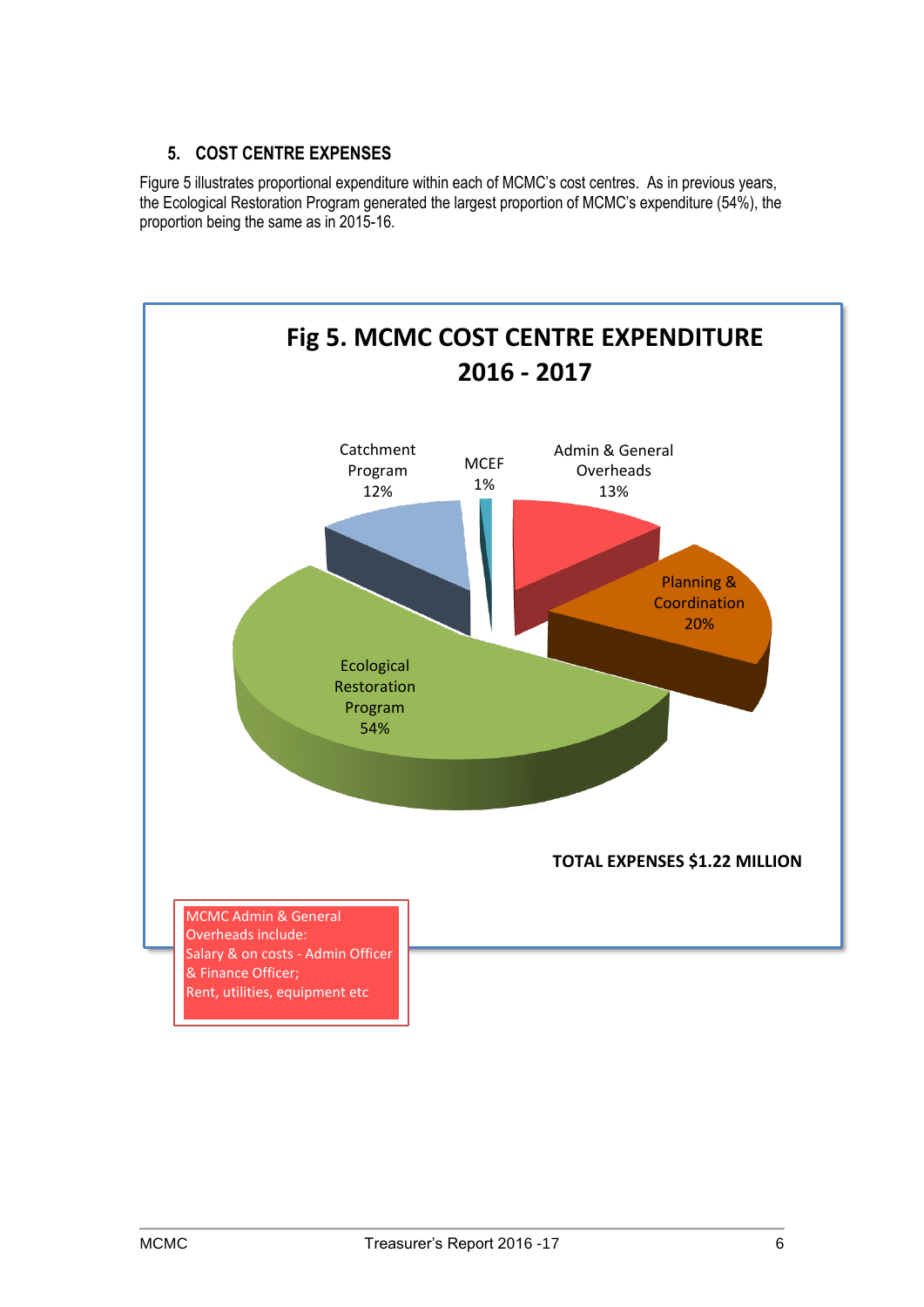#### **6. SURPLUS/DEFICIT**

MCMC ended the year with a healthy surplus of \$47,865 (c.f. deficit of \$1,416 in 2015-16). Of this surplus, \$24,000 was a surplus in the Merri Creek Environment Fund, \$16,000 was an operating surplus, and the remainder represents interest earned during the year. This surplus is a welcome result and congratulations are due to MCMC staff for effective budgeting and cost management. Sincere thanks are especially owed to the five staff members who voluntarily cut back their paid hours to help achieve this result.

### **7. BALANCE SHEET**

The details of the balance sheet are shown in the Auditor's Report.

In summary, at 30th September 2017, MCMC's Retained Funds/Net Assets stood at \$150,276, a significant improvement on the \$102,411 of the previous year (the difference represents this year's surplus of \$47,865). Accumulated public donations of \$63,231 made to the Merri Creek Environment Fund make up a little over forty percent of the Retained Funds

Previously the greatest risk to MCMC's financial stability was identified as another unfunded liability call for Vision Super's Defined Benefits Fund. Fortunately there have been no calls in the last five years; the Fund remains healthy and is being managed to minimise risk.

Another previously identified risk was the lack of a provision for personal leave (carer's & sick leave) on the balance sheet. Some long-serving MCMC staff have accrued very large amounts of personal leave and should they need to use these entitlements, we would have to draw on our Retained Funds to pay their salaries unless a specific provision is made. I'm pleased to report that this year we were able to increase the 15% provision made last year, to 25% of the calculated potential liability.

There were no unforeseeable calls on entitlements, such as parental leave, and this assisted in achieving the surplus.